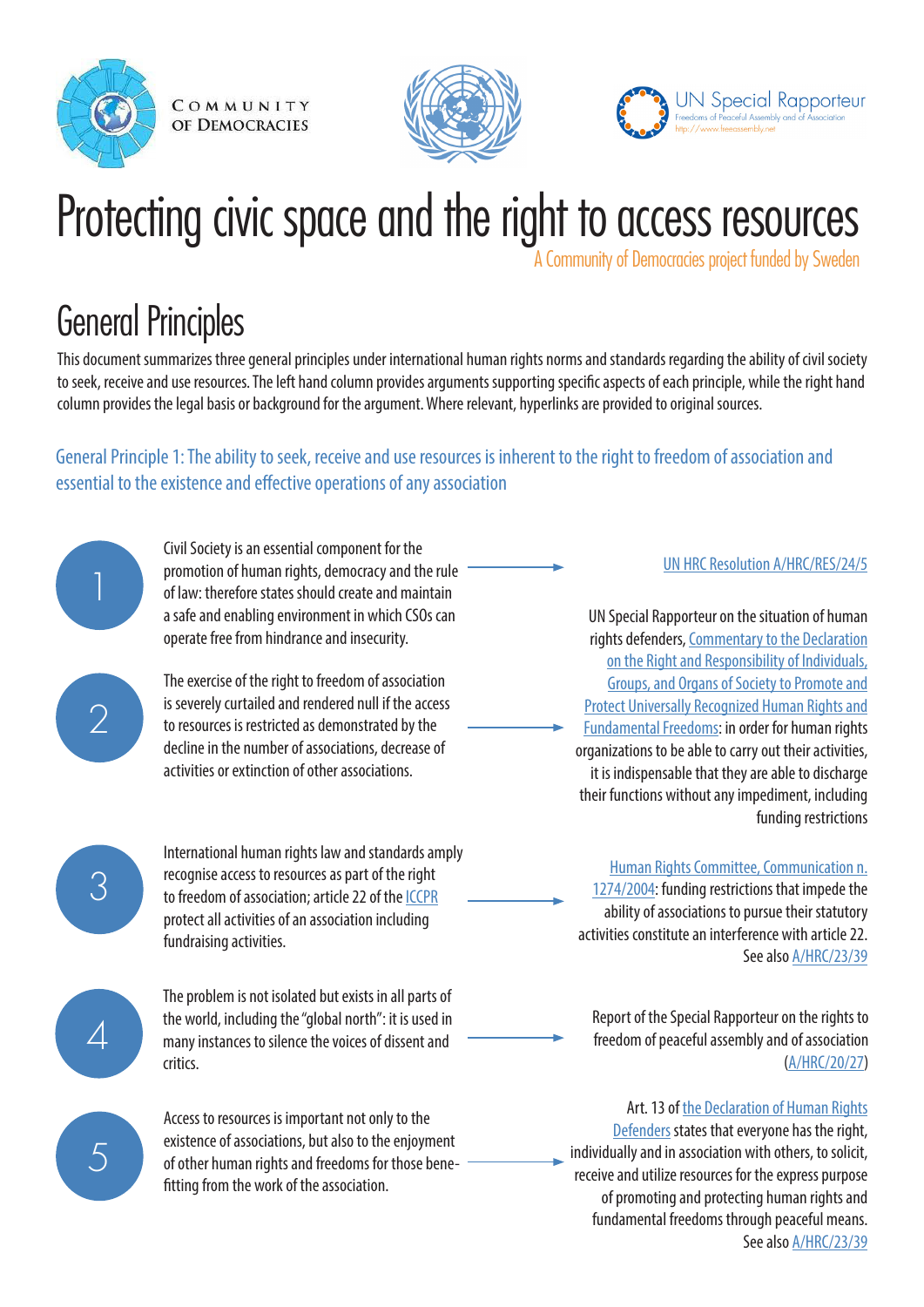General Principle 2: States must allow associations to seek, receive and use foreign funding as a part of their obligation under international human rights law to mobilize resources available within the society as a whole and from the international community



States should refrain from restricting the means of financing of human rights organisations. States should allow and facilitate human rights organisations' access to funds in the context of international cooperation, in transparent conditions.



3

Any limitation must pursue a legitimate interest and be necessary in a democratic society; restrictive measures must be the least intrusive means to achieve the desired objective and be limited to the associations falling within the clearly identified aspects characterizing terrorism only.

Most of the justifications put forward by States to restrict foreign funding do not comply with Art. 22 par. 2 of [ICCPR](http://www.ohchr.org/en/professionalinterest/pages/ccpr.aspx).

Recommendations of the SRSG on the Situation of Human Rights Defenders [\(A/59/401](http://www.refworld.org/docid/4267bfd84.html), para. 82). Inter-American Commission on Human Rights, Report, March 2006

[UN HRC Resolution A/HRC/RES/27/31](http://freeassembly.net/wp-content/uploads/2014/11/A_HRC_27_L.24-ENG.pdf) preamble: "...in some instances, domestic legal and administrative provisions, such as national security and counter-terrorism legislation, and other measures such as provisions on funding to civil society, have sought to or have been misused to hinder the work and endanger the safety of CS ... and recognizing the urgent need to prevent and stop the use of such provisions..." See also [A/HRC/23/39](http://freeassembly.net/rapporteurreports/funding-report/) (proportionality and necessity test)

[Art. 22 par. 2 of ICCPR](http://www.ohchr.org/en/professionalinterest/pages/ccpr.aspx) states that no restrictions may be placed on the exercise of the right to freedom of association other than those which are prescribed by law and which are necessary in a democratic society in the interests of national security or public safety, public order, the protection of public health or morals or the protection of the rights and freedoms of others

#### Example 1

Terrorism and Money-Laundering: Governments usually invoke the protection against terrorism and prevention of money laundering as a ground to limit access to funding: however, while "national security or public safety" are legitimate grounds for restricting the freedom of association, there is also need for States to comply with international human rights law while countering terrorism. Additionally States should use alternative mechanisms to mitigate the risk, such as through banking laws and criminal laws.

**Legal basis**: UNSR on the promotion and the protection of human rights while countering terrorism: States shall not invoke national security as a justification for measures aimed at suppressing opposition or to justify repressive practices against its population  $(A/61/267,$  $(A/61/267,$  para. 20).

## Example 2

State Sovereignty: Governments also invoke the "protection of State sovereignty" against external interference to restrict foreign funding, depicted as a new form of imperialism or neo-colonialism. However, the protection of State sovereignty is not listed as a legitimate ground in the Covenant. Further, some of the States stigmatizing foreign-funded associations are themselves receiving foreign fundung, often in greater amounts. Other are the very same States providing funding to associations abroad.

**Legal basis**: Art. 22 par. 2 of ICCPR states that no restrictions may be placed on the exercise of the right to freedom of association other than those which are prescribed by law and which are necessary in a democratic society in the interests of national security or public safety, public order, the protection of public health or morals or the protection of the rights and freedoms of others.

## Example 3

Aid effectiveness: Governments have invoked the principle of aid effectiveness (harmonisation of donor initiatives and accountability of partners) to dictate priorites and control the plans of CSO. However, this does not comply with the requirement of a "democratic society" listed in Art. 22 [ICCPR:](http://www.ohchr.org/en/professionalinterest/pages/ccpr.aspx) in fact, States that restrict funding in the name of aid effectiveness violate the key democratic principles of pluralism, tolerance and broadmindedness.